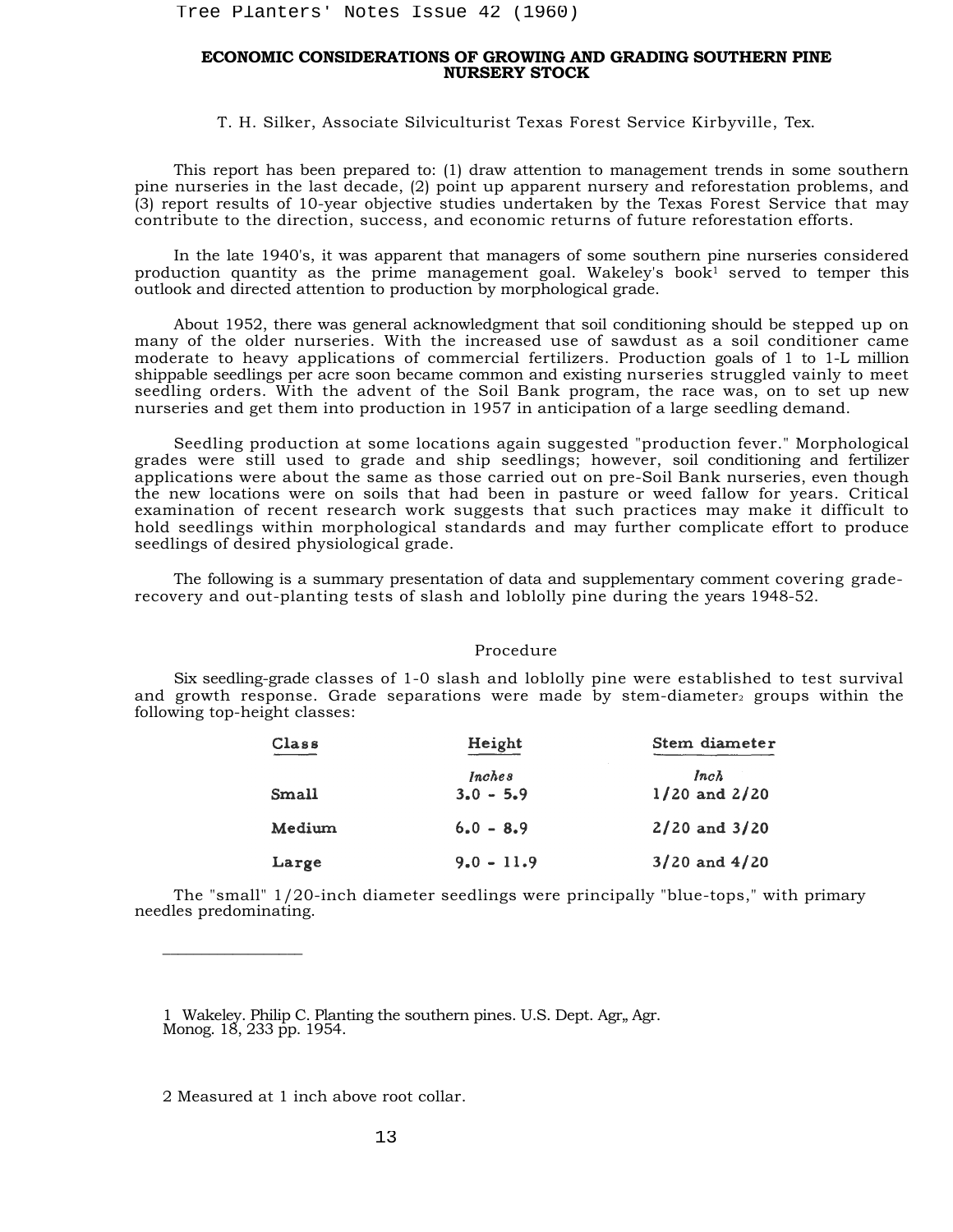Four, 1-square foot random samples were taken from randomly selected nursery beds to determine grade-recovery ratios for each species and each bed-management practice; e.g.; broadcast, 4-row, 6-row, or 8-row seeded beds. These recovery studies were made annually over a period of 3 years at the Indian Mound Nursery at Alto, Texas.

Two lots of 50 seedlings, for each grade, were outplanted in 1949 in Caddo soil. Similar lots were planted on two Caddo soil locations and one Bowie soil each year, for the following 3 years. All plantings were located on upper flatwood soils within an area 20 miles in diameter.

Table 1 shows third year survival pattern of the 1-0 stock, by various seedling grades, for the 1950, 1951, and 1952 planting seasons.

Table 2 and figure 1 illustrate height and diameter development of grades. The important responses noted are as follows:

a. There is approximately a direct line response between survival and height development and increases in stem diameter and top length.

b. Loblolly consistently showed better survival than comparable grades of slash pine exposed to protracted periods of summer drought. Apparently, loblolly has an inherent physiological advantage for given size classes over slash pine, or it may reflect earlier maturity at a given age under common conditions. This is evidenced by terminal bud formation, woody stem, and fascicled needle development in a high percentage of even the "small" seedling group.

c. Premium seedlings are suggested as those with 50 percent fascicled needles, exceeding minimum 3/ 20-inch stem diameter, and 6- to 12-inch top length for loblolly, and 6 to 9-inch top length for slash pine. Larger slash pine seedlings attained greater growth in good planting years but did not have as consistent good survival in dry years.

| Growing season<br>planted and species          | Small<br>top $3.0 - 5.9$ inches<br>and stem<br>diameter of-- |                     | Medium<br>top $6.0 - 8.9$ inches<br>and stem<br>diameter of-- |                     | Large<br>$top 9.0 - 11.9$<br>inches and stem<br>diameter of-- |                     | Total<br>rainfall <sup>1</sup> |
|------------------------------------------------|--------------------------------------------------------------|---------------------|---------------------------------------------------------------|---------------------|---------------------------------------------------------------|---------------------|--------------------------------|
|                                                | $1/20$ in.                                                   | $2/20$ in.          | $2/20$ in.                                                    | $3/20$ in.          | $3/20$ in.                                                    | $4/20$ in.          |                                |
| 1950:<br>$Slash.$<br>Loblolly                  | Percent<br>25<br>32                                          | Percent<br>58<br>54 | Percent<br>72<br>59                                           | Percent<br>89<br>75 | Percent<br>59<br>78                                           | Percent<br>79<br>84 | <i>Inches</i><br>45            |
| 1951:<br>$Slash.$<br>Loblolly                  | 4<br>17                                                      | 14<br>32            | 21<br>54                                                      | 26<br>58            | 18<br>70                                                      | 17<br>67            | 44                             |
| 1952:<br>$Slash.$<br>$Loblolly. \ldots \ldots$ | 11<br>23                                                     | 22<br>55            | 21<br>50                                                      | 25<br>52            | 25<br>55                                                      | 28<br>54            | 54                             |
| 3-year average:<br>$Slash.$<br>$Loblolly$      | 13<br>24                                                     | 31<br>47            | 38<br>54                                                      | 47<br>62            | 34<br>68                                                      | 41<br>68            |                                |

TARLE 1.--Survival percent of slash and loblolly 1-0 stock, by seedling grade, after three growing seasons on Bowie and Caddo Soils of lower Coastal Plain

<sup>1</sup> Deficient during growing season each year.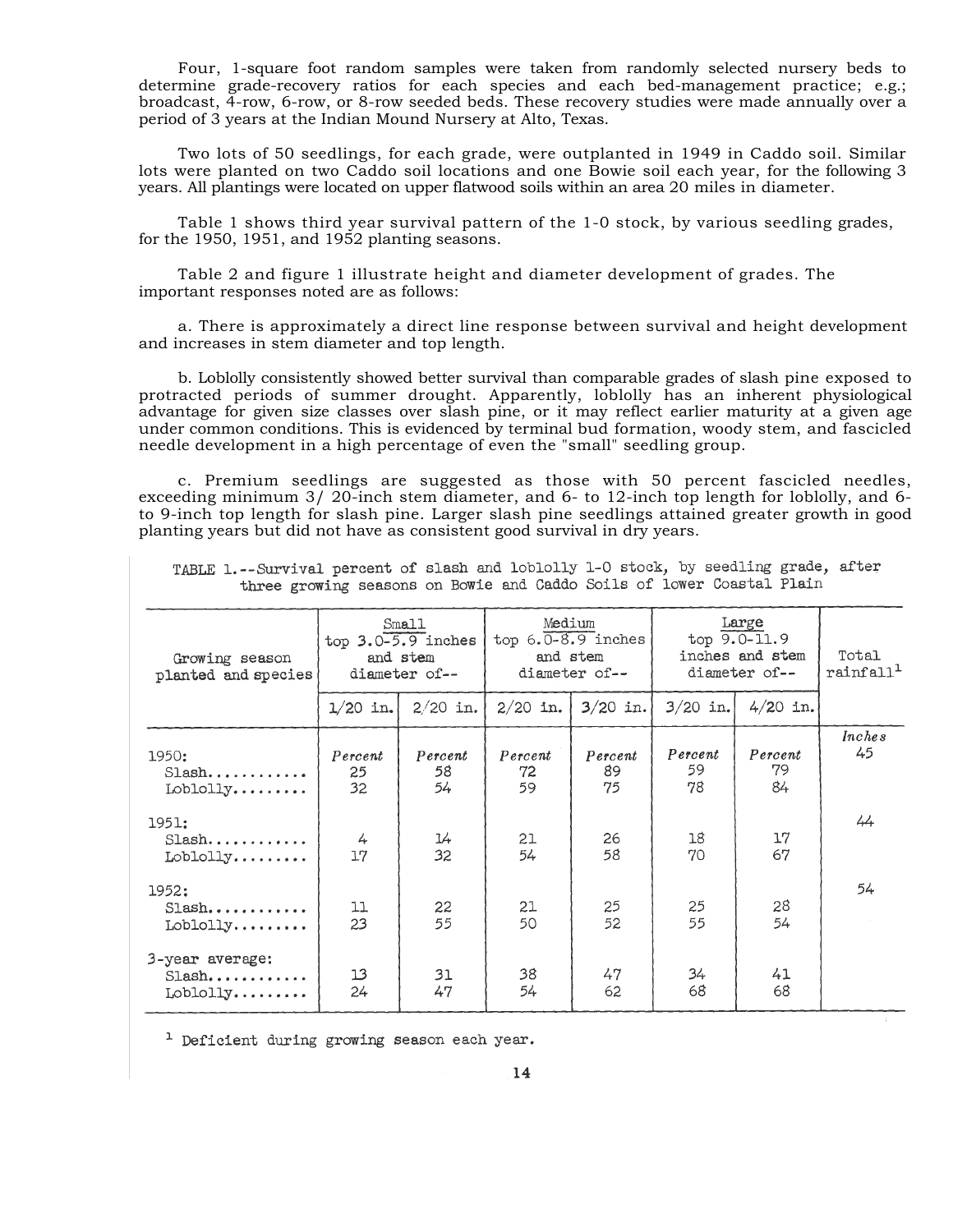



Figure 1. Development of graded slash pine seedlings on Caddo soil at end of third growing season. Survival pattern is suggested by absence of stakes at 6 foot intervals.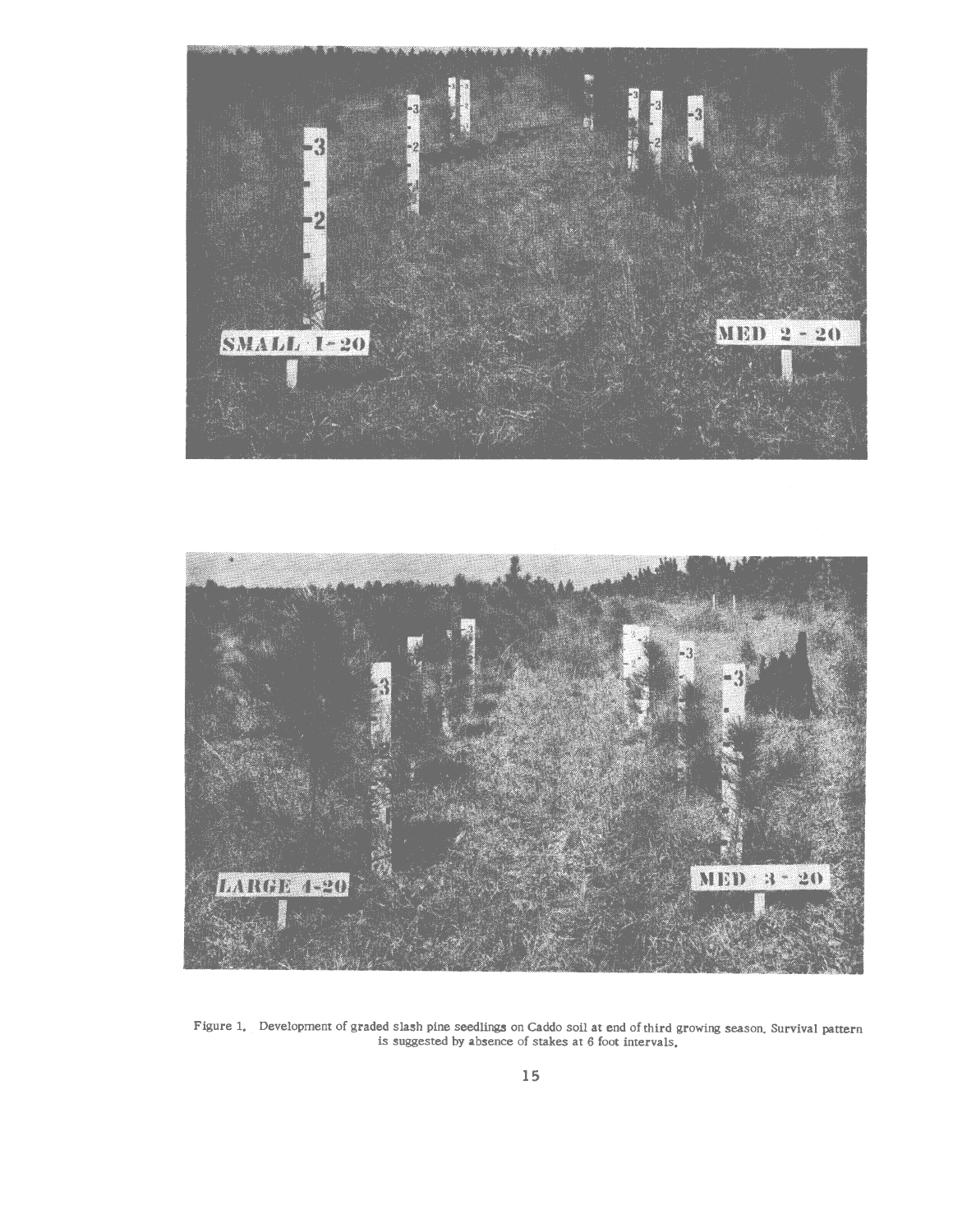TABLE 2. -- Average height and diameter development per annum of slash and lobiolly 1-0 seedlings, by grade, on Caddo soil<sup>1</sup>

| Species and age<br>of planting                               | Small<br>top $3.0 - 5.9$ inches<br>and stem<br>diameter of --                   |                                                  | Medium<br>top $6.0 - 8.9$ inches<br>and stem<br>diameter of-- |                                                 | Large<br>$top 9.0 - 11.9$<br>inches and stem<br>diameter of-- |                                              |
|--------------------------------------------------------------|---------------------------------------------------------------------------------|--------------------------------------------------|---------------------------------------------------------------|-------------------------------------------------|---------------------------------------------------------------|----------------------------------------------|
|                                                              | $1/20$ in.                                                                      | $2/20$ in.                                       | $2/20$ in.                                                    | $3/20$ in.                                      | $3/20$ in.                                                    | $4/20$ in.                                   |
| Slash:<br>8.<br>8.<br>9.<br>9.                               | $F$ eet<br>1.79<br>1.93<br>$\overline{\mathbf{3}}$<br>1.68<br>5<br>1.68<br>1.76 | $F$ eet<br>2.13<br>2.09<br>42.26<br>2.20<br>1.73 | Feet<br>1.98<br>1.89<br>1.86<br>2.26<br>2.09                  | $Fe$ et<br>2.03<br>2.14<br>2.00<br>2.26<br>2.23 | $Fe$ et<br>2.03<br>2.12<br>2.09<br>2.49<br>2.30               | Feet<br>2.13<br>2.29<br>2.17<br>2.40<br>2.43 |
| $Mean$                                                       | 1.77                                                                            | 2.08                                             | 2.02                                                          | 2.13                                            | 2.21                                                          | 2.28                                         |
| Loblolly:<br>8 <sup>6</sup> .<br>8.<br>9.<br>$116$<br>$Mean$ | .75<br>1.20<br>.64<br>.86                                                       | .78<br>1.28<br>1.13<br>- 85<br>1.01              | .81<br>1.45<br>.67<br>.98                                     | .98<br>1.51<br>1.43<br>.89<br>1.20              | .96<br>1.56<br>.98<br>1.17                                    | .98<br>1.63<br>1.40<br>.80<br>1.20           |
| Diameter Growth per Annum                                    |                                                                                 |                                                  |                                                               |                                                 |                                                               |                                              |
| Slash:<br>8.<br>9.<br>10.                                    | Inch<br>0.35<br>.40<br>.31                                                      | Inch<br>0.50<br>.49<br>.31                       | Inch<br>0.48<br>.47<br>.38                                    | Inch<br>0.51<br>.50<br>.37                      | Inch<br>0.49<br>.51<br>.40                                    | Inch<br>0.53<br>.52<br>.45                   |

Height<sup>2</sup> Growth per Annum

1 Bowie soil locations damaged by wildfire.

2 Average of two replications, each location.<br> $32$  trees.

 $.35$ 

Mean......

4 6 trees.

 $51$  tree.<br> $6$  Heavily retarded by tip-moth damage.

d. "Spindly" seedlings, such as those having 3/20-inch diameter and 9-inch top length with few fascicled needles, were the most susceptible to cold desiccating winds occurring immediately after planting or to protracted summer drought.

 $.44$ 

 $.43$ 

.46

.50

 $.47$ 

e. Height and diameter development indicate concerted effort should be made to grow and grade seedlings for maximum numbers of premium grade. Such trees, when planted in the field, showed promise of the greatest economic return.

f. Slash pine outgrew loblolly in the juvenile period. Loblolly was seriously retarded by tip-moth damage at one location but was only lightly retarded at other locations. Growth of both species was consistently greater on well-drained Bowie soils than on moderately to poorly drained Caddo soils.

g. There was little difference in production of acceptable seedlings by method of seeding, whether seeded broadcast or by 4-, 6-, or 8-row beds.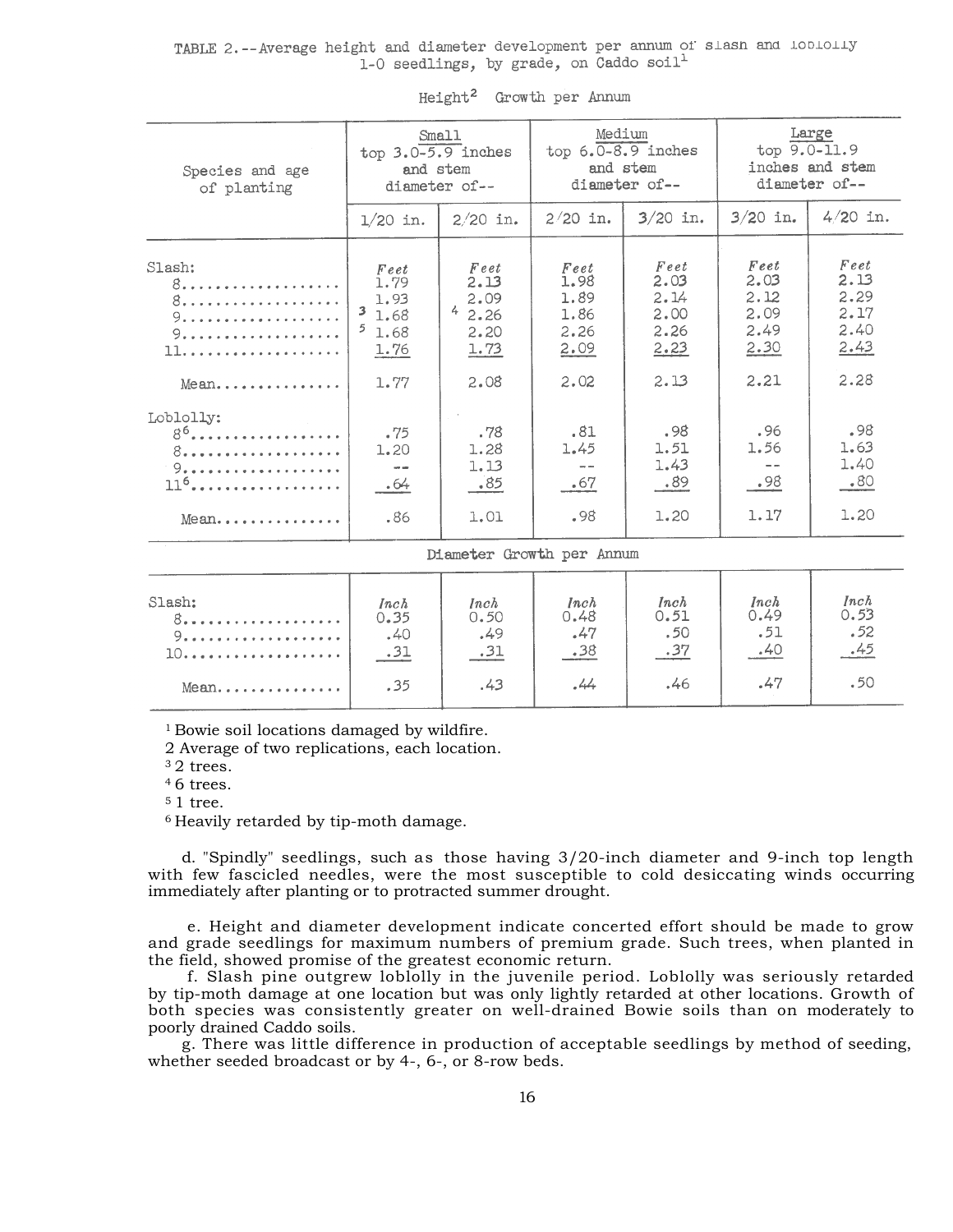## MANAGEMENT CONSIDERATIONS

Data from this study indicate stress should be placed on growing medium-sized seedlings that show a strong reddish-purple color after a few hard frosts, and low incidence of terminal "surge" or flush growth. Such seedlings usually show good physiological maturity by having 50 percent or more live crown in fascicled needles and a high frequency of terminal bud.

Table 3 lists the grading standards used for shipment of 1-0 stock in Texas Forest Service nurseries during the current planting season. Although morphological standards are used to define grades, only those standards are used that will tend to eliminate most of the physiologically immature seedlings. These standards are more specific than the standards Wakeley offers, and thus concentrate attention toward judging physiological maturity minimums. Note that the minimums for fascicled needles are in strong contrast to "part at least in 3's and 2's" used in past grading. Spindly, succulent-stemmed seedlings are thus discarded as culls even though they meet previous standards as No. 2 stock.

In essence, the normal population curve is visualized when grading. The selection process lops off individuals at both ends and retains individuals from the more stable, medium-sized population at center. Even though survival and development are favorable for "large" loblolly, it is desirable to exercise reserve in the production and shipment of such seedlings until tendency toward extreme limbiness, potential form, and susceptibility to Cronartium are defined.

| Grades and species              | Stem<br>diameter <sup>1</sup> | Top<br>length            | $Top2$ and<br>root condition <sup>3</sup>                                          |
|---------------------------------|-------------------------------|--------------------------|------------------------------------------------------------------------------------|
| Minimum acceptable:<br>$Slash$  | Inches<br>3/32                | <i>Inches</i><br>$5 - 8$ | 25 percent or more of live<br>crown in fascicled needles;<br>buds may be absent.   |
| Loblolly                        | 3/32                          | $3 - 8$                  | 25 percent or more of live<br>crown in fascicled needles,<br>buds usually present. |
| Premium:<br>$S$ lash            | $4/32 - 10/32$                | $6 - 9$                  | 50 percent or more of live<br>crown in fascicled needles;<br>buds usually present. |
| Loblolly                        | $4/32 - 10/32$                | $6 - 12$                 | Do.                                                                                |
| Maximum acceptable:<br>$S$ lash | $4/32 - 10/32$                | $9 - 12$                 | 50 percent or more of live<br>crown in fascicled needles;<br>buds present.         |
| Loblolly and Slash              | $5/32 - 12/32$                | $13 - 15$                | Do.                                                                                |

TABLE 3.--Grading standards for shipment of 1-0 slash and loblolly pine from Texas Forest Service nurseries

<sup>1</sup> At ground line--minimum to usual maximum.

<sup>2</sup> Fascicled needles reddish purple in most seedlings. Stem mostly woody.

<sup>3</sup> All roots a minimum of 5 inches in length, with well-developed laterals.